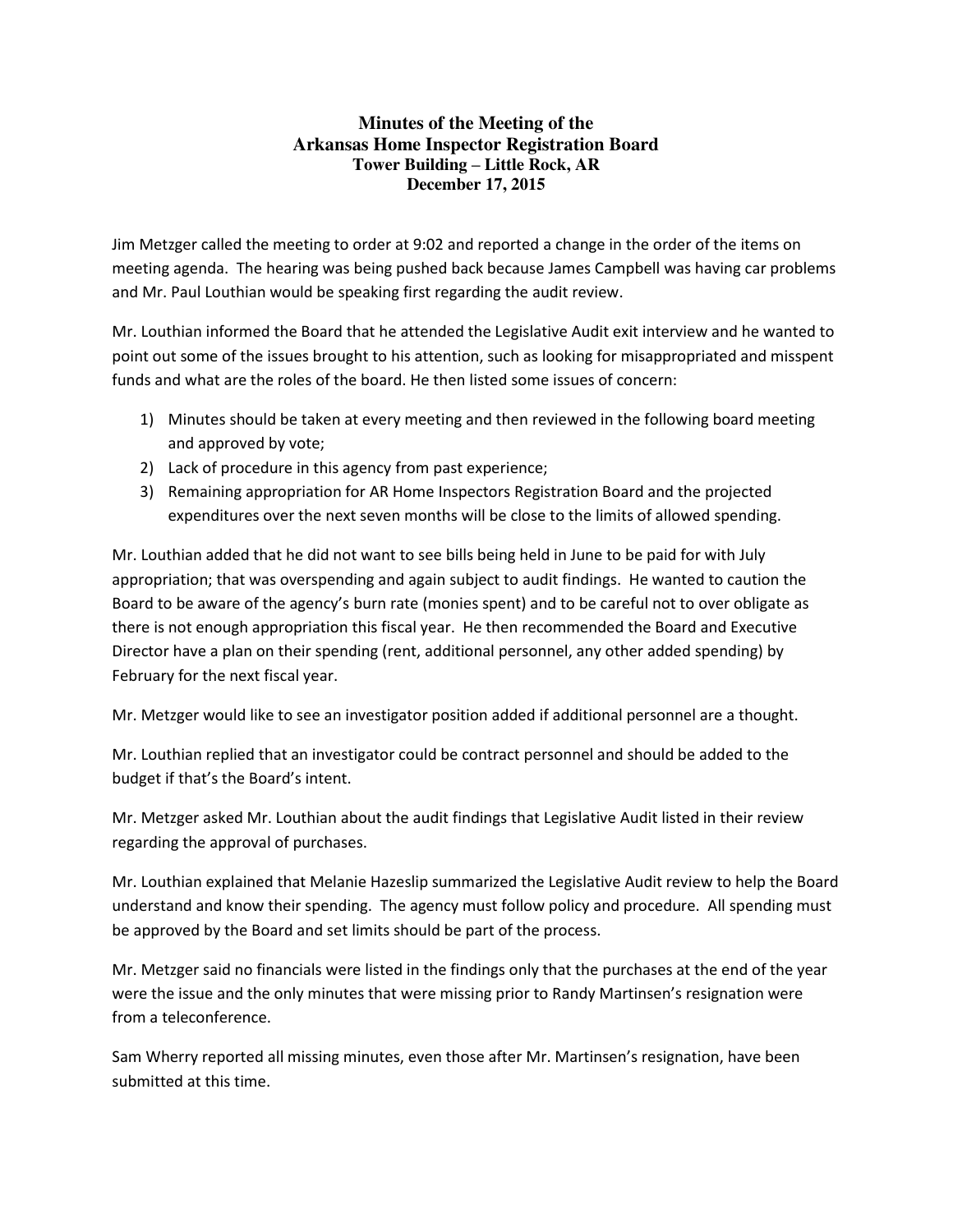Robert Neal said he might have some video to assist in the review of the minutes.

Mr. Louthian stated the Board has been moved into the office space in 1515 Building and DFA has provided furniture and telephone service. Mr. Wherry now has privacy since he has his own space. Whatever is left in the budget (if anything) will be recovered by DFA on June 30<sup>th</sup>. As of July 1, DFA will no longer be assisting; the Board will again be responsible for themselves.

Mr. Neal asked why hiring an assistant is still a topic when he thought it was decided against in previous meetings.

Mr. Metzger replied that is was just discussion.

R. Lee Stephens wanted to know about the meeting in April to get appropriation for next fiscal year.

Mr. Louthian informed the Board they must first be on the agenda to have budget adjustments made during the fiscal session and being they are a small board that will be more difficult because all large agencies would be heard first.

Mr. Stephens suggested moving the \$25,000 appropriation provided for advertising to operating base.

Mr. Louthian agreed that would be in the Board's best interest to do so. He mentioned the large cash balance the Board currently has, and reminded them that if they go against that now, using their fund balances would result in the need to raise the renewal fees and again would have to be done during the session. Mr. Louthian then told the Board to look at the Trial Balance report and note that he has added a summary to help simplify the report so it's easier to understand. He added that if they agree he will recommend his employees summarize the report in this manner for the remainder of the fiscal year. He also informed the Board of the Z Warrant Detail report and recommended its use so the Board can see where the money has been actually spent. He told the Board about the Transparency website and suggested they to go to AR.Gov and use the link on the page to the Transparency website and they could view all agency spending as it is updated daily.

Mr. Metzger asked about the approval process of reports as requested by Legislative Audit. He stated the spending of the prior month should be agreed upon and approved by vote of the board members and this process needs to be followed at all future board meetings.

Bob Downum stated that he would like to see an additional column on the report to show only the prior month spending (one will show year to date and one for current month only).

Mr. Louthian agreed that would be added to the report next month.

Mr. Metzger asked about the June board meeting minutes being approved today and asked Mr. Wherry if he had them. Mr. Wherry responded that he would have them for the January board meeting. Mr. Metzger then suggested they discuss the November board meeting minutes and make changes or corrections to them now.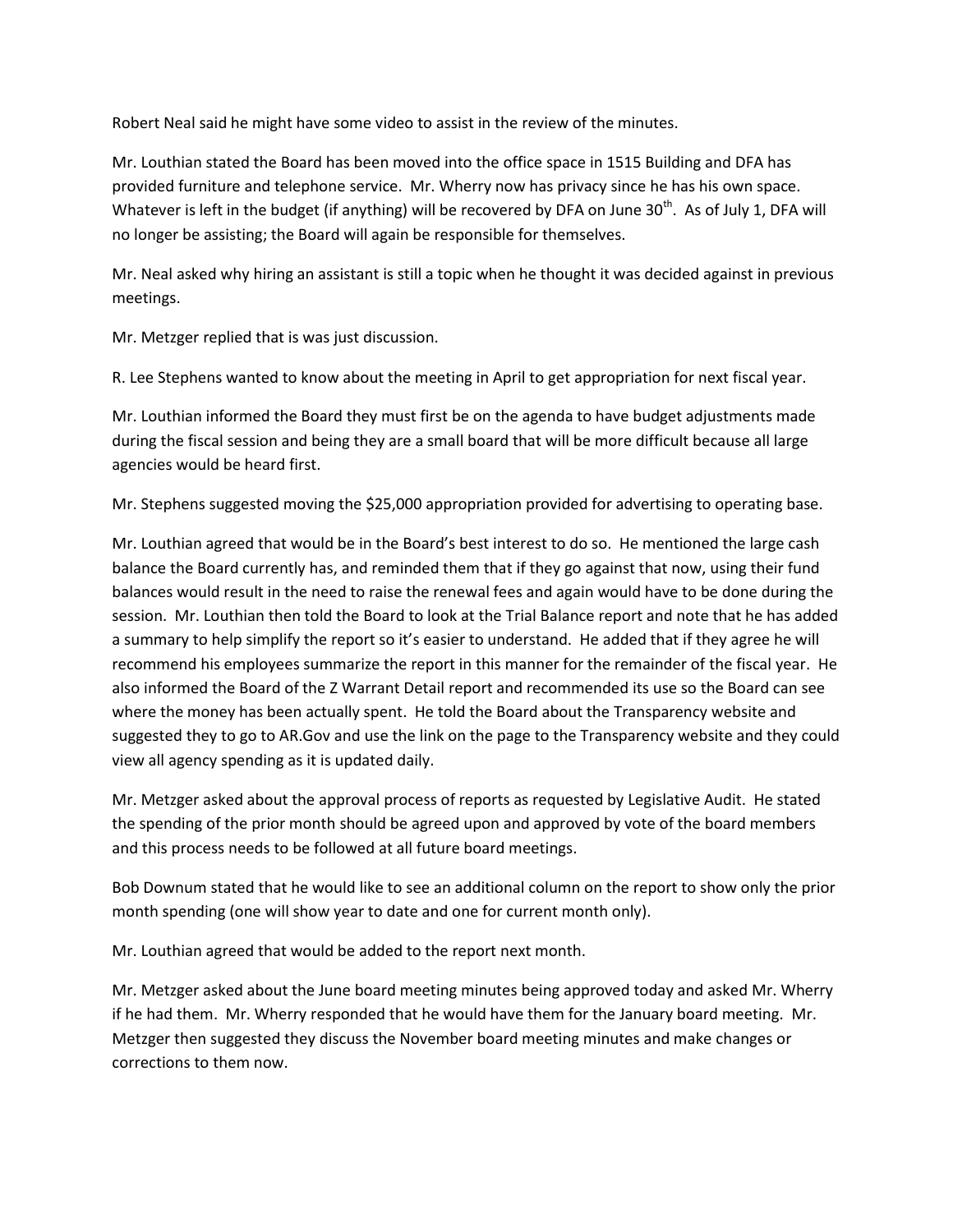Changes were…Agency to Agenda in two places, discussion only to new job position and not suggestion of actually adding, and discussion of fee for letter submitted to the Board regarding inactive status.

Mr. Metzger moved to approve the minutes with the new changes and Mr. Stephens seconded the motion. The minutes were approved.

Mr. Downum suggested that the changes be italicized on the November minutes and any future changes approved to minutes be reflected in the same manner.

Mr. Metzger asked that in the future we not attach the Trial Balance or the memos gone over in previous meeting to the minutes given at the board meeting because they will be thrown in the trash as everyone already has a copy. It is agreed that in the future the extra paperwork should only be included in the official minutes for the board office files and PDF file on soft copy but not to be presented a second time in the minutes approval process.

Mr. Metzger asked Mr. Wherry about his report. Mr. Wherry informed the chair that Mr. Campbell was about 20 minutes away. He reminded the Board of the letter included in their packets and said he could discuss what he has been doing.

Mr. Metzger asked him to please give more information regarding the AETN advertising spot.

Mr. Wherry reported that information would be on the agenda for the January board meeting. He rescheduled it because of the length of the December board meeting due to the number of items already on agenda. He told the Board it would be for 48 weeks of advertising on Friday night shows and it would cost the board a onetime fee of \$10,000.00. He also told the Board that expos and real estate fairs would be added to spending and suggested that the Board go ahead and use the \$25,000 appropriation this fiscal year in the next seven months, adding that next year hopefully to move some of that appropriation from advertising.

Wayne Pace said Real Estate/Realtors should be the target and that the Board should focus on those areas. He added that he did not feel that AETN was the best outlet for home inspectors because it gets the word to the public but not where they need to promote business.

Julie Chavis, Office of the Attorney General, recommended contacting the Real Estate Commission about attending one of their meetings held on the first Monday every month and have someone from the Board there to speak.

Mr. Wherry stated that the Real Estate meeting he sat in on was productive. He'd like a sit down with the Board and Real Estate Commission to go over information.

Mr. Metzger reminded the Board that they would be voting on AETN at the January board meeting.

Mr. Stephens cautioned the Board not to spend too much as there is no way to get back the money they have saved once it's gone.

Mr. Metzger pointed out that AETN is onetime fee for one year only and not an annual fee.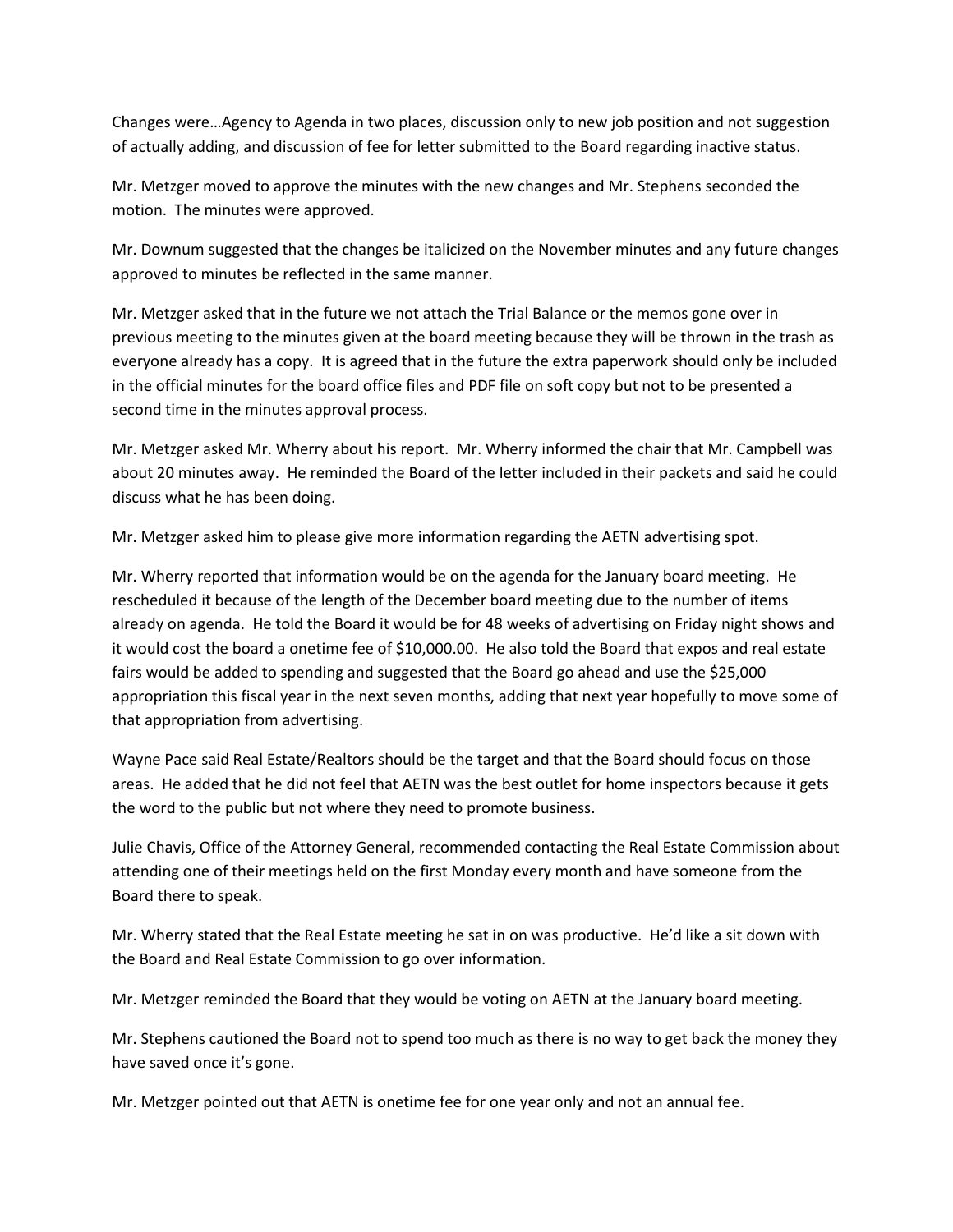Mr. Wherry stated the rent will start July  $1<sup>st</sup>$  for the 1515 bldg. office and they will need appropriation for that and the cost is \$7,500 annually.

Mr. Metzger suggested the Board go over the renewals.

Melina Campbell, DFA – Office of Accounting, reported there were a total of 243 home inspectors in good standing, 12 of which have now gone to inactive status. Of the 231 remaining in good standing, only 223 have paid their renewal fees totaling \$56,300.00; the other 8 have paid nothing. The 12 that became inactive have paid \$300.00. There were 35 inactive from the prior year and 22 of those have stayed inactive paying a total of \$575.00.

Mr. Metzger asked about new applications and if they are ready to be approved. There were six that were emailed in the last week.

Mr. Downum asked about one with a criminal report on his background check. Ms. Chavis explained it would be discussed after the hearing.

Attorney Evelyn Gomez begins the hearing, see following section.

Mr. Metzger asked for a motion to be made to reconsider or not reconsider. Mr. Metzger told the Board that he was inclined to reconsider for one reason and that's Mr. Campbell's track record. Mr. Campbell owns a business and people have been giving him keys to their homes for his work over the last 10 years with no added reports of theft. He went on to add that the time since the offense occurred should be considered.

Mr. Stephens moved to reconsider and Mr. Neal seconded the motion.

Bob Downum stated it was not the DWI, but the stolen money from an armored car that has him concerned and he stated he's usually pretty staunch on these circumstances. Mr. Downum then asked Mr. Campbell about the money bags.

Ms. Gomez informed Mr. Downum that the board members cannot address Mr. Campbell when they are deliberating.

Mr. Downum then states he is ok with a  $2<sup>nd</sup>$  chance.

Anthony Utsey pointed out that the Board was only hearing from the offender and he thought they should hear from more than just him to be able to make a decision. Mr. Utsey stated his concern was whether he was honest and the fact that he couldn't remember the details of the offense

Mr. Metzger called for a voice vote and asked those in favor of approving Mr. Campbell to respond "Aye" and those opposed, "Nay" to disapprove.

Wayne Pace was the board member voting to disapprove.

The hearing was closed.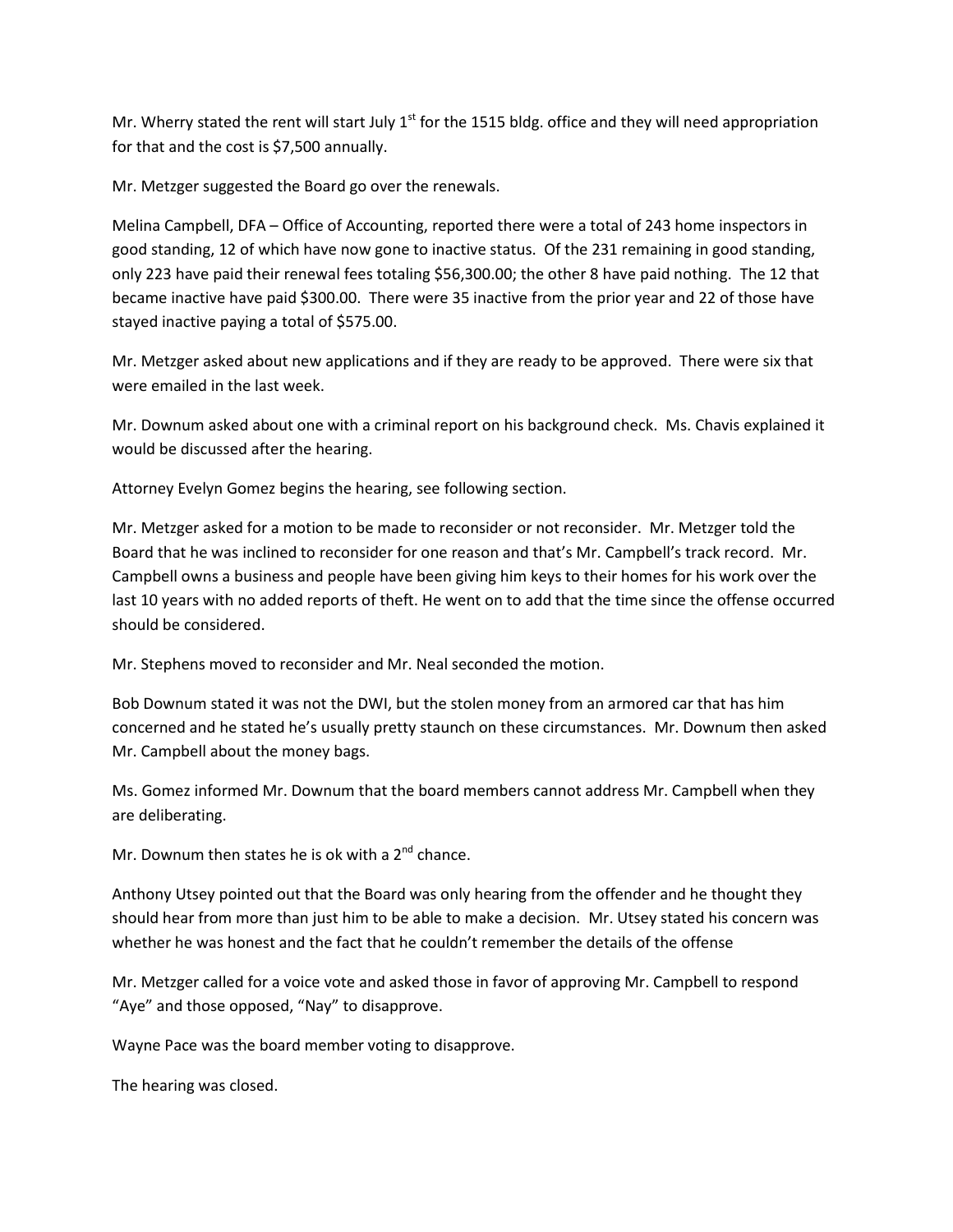Mr. Campbell was instructed that a license would be given to him as soon as he provided the Board with a signed insurance sheet for his file.

Ms. Chavis reported that she has a meeting set up with Mr. Wherry and Mr. Pace on January  $5<sup>th</sup>$  to discuss the complaints they have on file. In the meeting, they will review old complaints and learning from Mr. Pace how to determine what is valid complaint and what is not. Ms. Chavis added that hearings are expensive and the Board should only pursue valid complaints to conserve money. She suggested working out corrective actions or penalties rather than denying licenses. It would be in the Board's best interest to have the offender pay a fine and take courses in the areas their reports fell short, resulting in a better home inspector. This will allow the Board to keep licensed home inspectors in the instances where agreements can be met through mediation.

Ms. Chavis mentioned that individuals performing home inspections illegally who have never has been licensed should be sent a letter to cease and desist.

Mr. Neal asked if this could be sent to a prosecuting attorney.

Mr. Metzger said it was his understanding that the Board has the authority to have a hearing but wasn't sure what would make the individual in question come since it is not considered a criminal activity.

Ms. Chavis replied that if the individual was listed to come and does not appear, then he can be fined for not showing up. The Board can then file a motion for an injunction in Circuit Court if he does not appear.

Mr. Utsey asked what proof the Board has that he is inspecting homes as a home inspector and not just acting as a contractor.

Mr. Pace informed the Board that the individual's website has a page for home inspections. He (Mr. Pace) has inspected homes after this individual and has seen the reports that were given to the home owner. It is Mr. Pace's observation that he is acting as a home inspector.

Ms. Chavis read the law stating he cannot practice per Arkansas Code 17-52-309.

Ms. Chavis also stated that the Complaint Committee needs to have these discussions before the Board makes any decisions.

Mr. Metzger recommended this be discussed by the committee.

Ms. Chavis said they would go over the laws and make determinations.

Mr. Pace told the Board he has gone over a complaint file he received and it appears ready for a letter.

Ms. Chavis decided that the one Mr. Pace was referring to also needed to be discussed at the January board meeting.

Mr. Utsey added that he felt if the Board had more than one complaint on any home inspector, it needed to be looked into.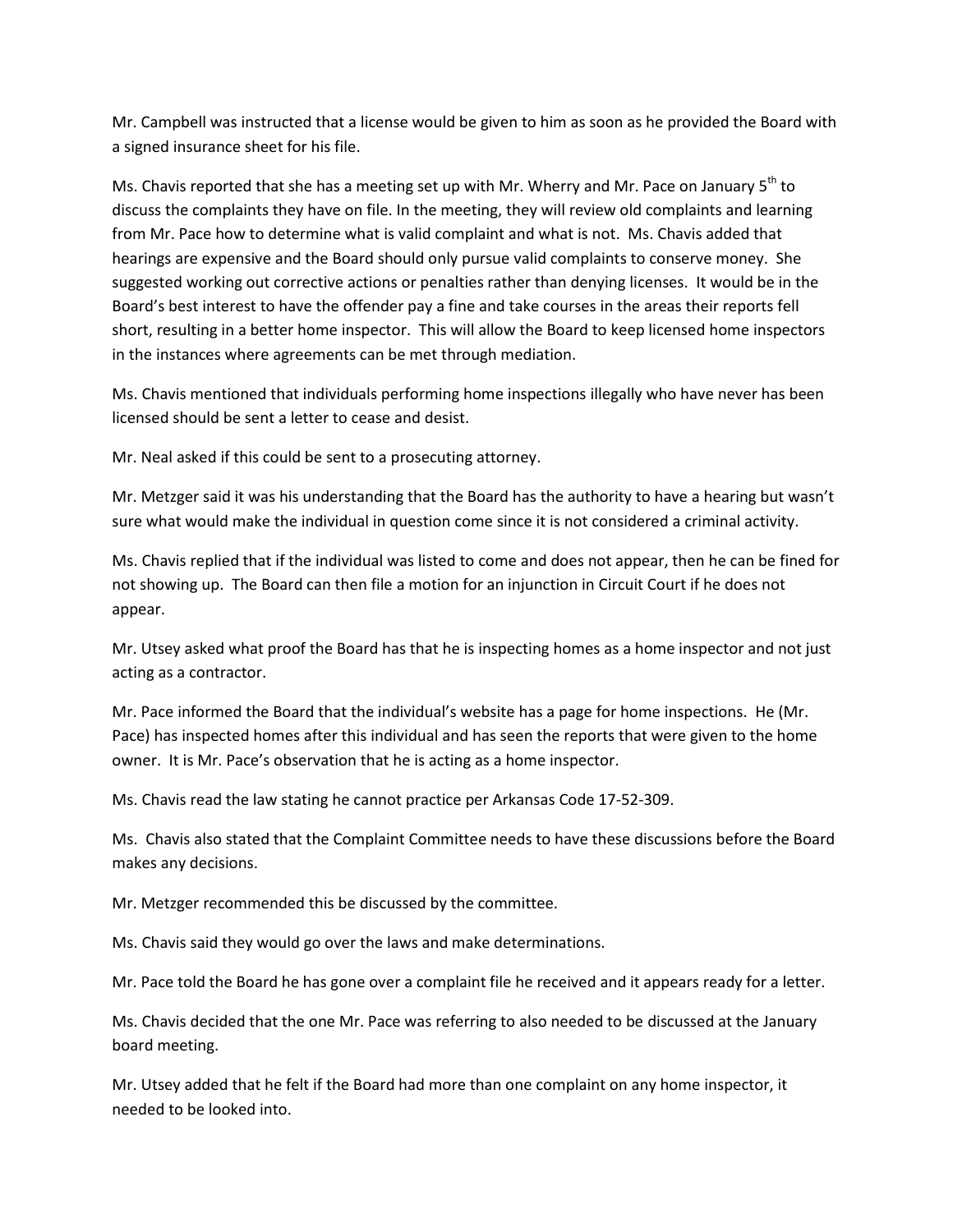Ms. Chavis said there would be no hearings in January and probably not in February because of due process. It will more than likely be March due to processes that need to be developed involving complaints filed with the board. Since we only want to schedule a court reporter once (due to cost) we will need to work out the small cases then move to the problem cases where agreements weren't made.

Ms. Campbell explained the financial reports. Employee salary and matching \$3,927.76 was spent. The operating expenses in November were \$230.10 but the board member reimbursements were not included in the November's totals. The appropriation report shows a balance remaining in salary and matching of \$43,041.45 for the remainder of the fiscal year 2016. The remaining appropriation for operating expenses is only \$7,670.16. This could be a problem since there are seven months remaining in this fiscal year and with the current rate of spending, it will leave very little remaining at year end. There is a \$25,000.00 appropriation for advertising. The actual expenses by commitment item and general ledger code show that money was spent on postage and employee salary cost.

Mr. Stephens makes a motion to vote on these expenses as they have been reported and Mr. Downum seconded the motion. The financials were approved by all board members in a unanimous vote.

Mr. Wherry suggested the March board meeting be a conference call so that board member reimbursements are not necessary.

Mr. Metzger agrees that will be kept in mind.

Ms. Chavis pointed out that the Complaint Committee probably wouldn't be ready by February for hearings so it would need to be handled in March, making a conference call impossible if they have hearings set up. She will be working diligently to get everything ready.

Mr. Metzger said maybe next month conferences can discussed for following months.

Mr. Metzger brought up the new applicant, Troy Webb.

Mr. Stephens stated that Mr. Webb's background report showed some activity and he read the offenses.

Mr. Neal stated that it concerned him that the applicant did not disclose any of this in the disclosure area of his application.

Mr. Stephens recommended this not be approved and Mr. Metzger agreed. They both signed the application to deny the license.

Mr. Stephens stated applicant Gregg Adams also had a background check with activity for bad checks and he did not disclose it on the applicant disclosure. He also pointed out that there was no proof of insurance in his new applicant packet. He recommended the Board deny the applicant rather than request the insurance paperwork.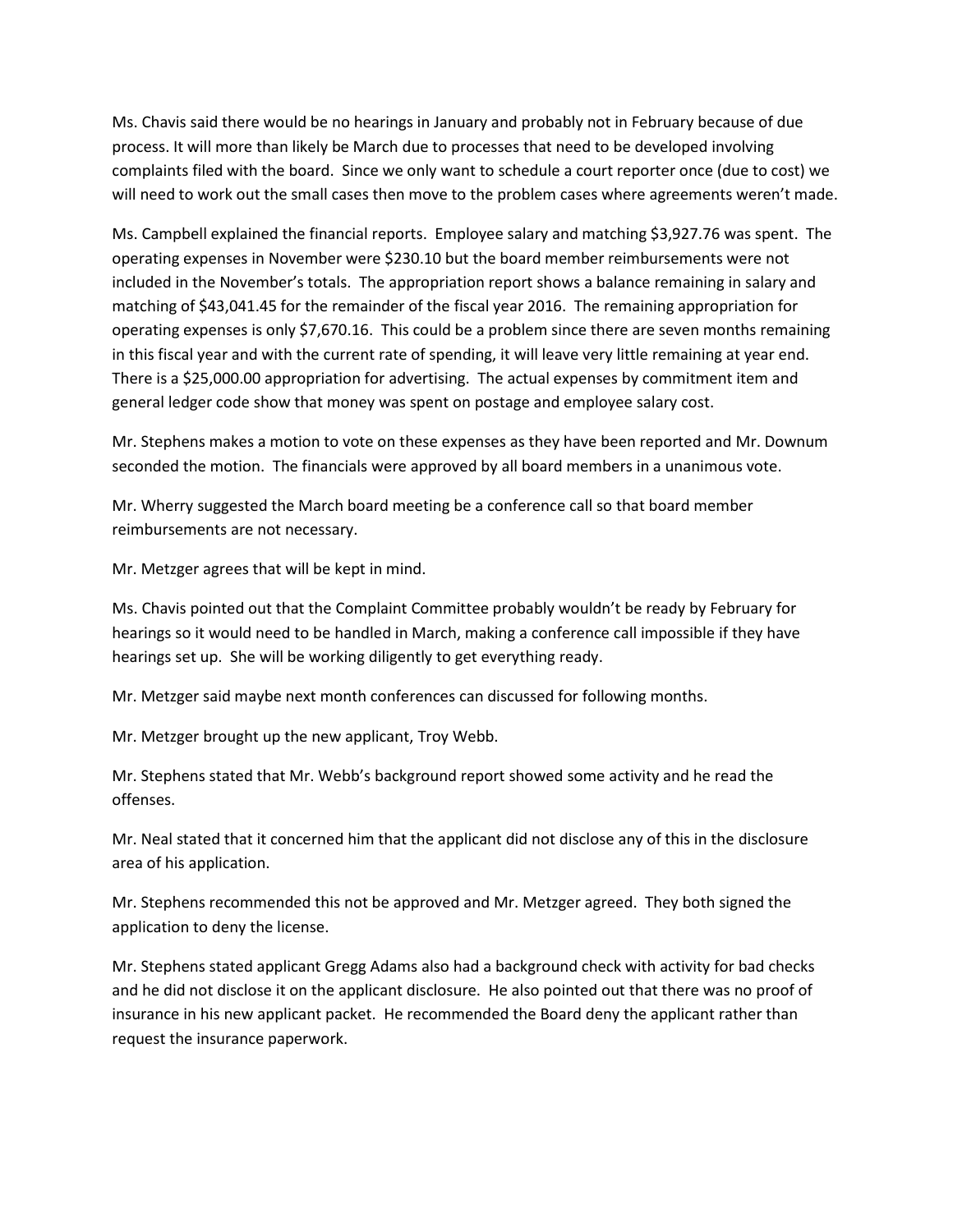Mr. Neal stated that two applicants (Dean and Rogers) only paid \$250.00 and should have submitted \$375.00. He felt the applicants should be held until January or asked if they would send additional funds.

The Board discussed denying Troy Webb, Chris Cook, and Gregg Adams. Mr. Neal reported that Chris Cook already has a web page which shows he does home inspections.

Mr. Metzger stated that James Dean and Rex Rogers are to send additional money or wait for the January board meeting to be approved. Huffman is approved and will have a license issued. If Chris Cook sends proof of insurance with his name listed and an affidavit that he has not performed any inspections, then he can be sent a license. Webb and Adams are denied. This covers the 6 new applications presented.

Mr. Downum moved to accept Mr. Metzger's summary of new applicants and Mitch Erwin seconded the motion.

Mr. Utsey discussed three courses (these are 2 hour online courses). 1) Ventilation Concepts & Trouble Shooting Techniques Outline. He stated the material looked good. Mr. Utsey moved to approve the course and Mr. Stephens seconded the motion. Mr. Utsey added the 2) ABC Home Inspection Institute would need to provide additional information and requested Mr. Wherry contact the person who submitted the course and gather that information. Mr. Utsey moved for approval once the additional information is received and Mitch Erwin seconded the motion.

Mr. Metzger stated Mr. Wherry is to notify of approval once the additional data is received.

Mr. Utsey continued stating the 3) AHIT course would be discussed in the January meeting because the paperwork he has is not clear and he has not had time to review it having only just received it in today's board meeting.

Mr. Neal stated they need to change their application from provider to contractor.

Mr. Utsey stated that AHIT is the provider.

Mr. Metzger said to notify AHIT of the fee, then the Board can approve, but not without money or a change to the paperwork.

Mr. Utsey assigned course categories to last month's courses and the courses added this month.

The nine courses approved last month will be…

CE-2015-50 CE-2015-51 CE-2015-52 CE-2015-53 CE-2015-54 CE-2015-55 CE-2015-56